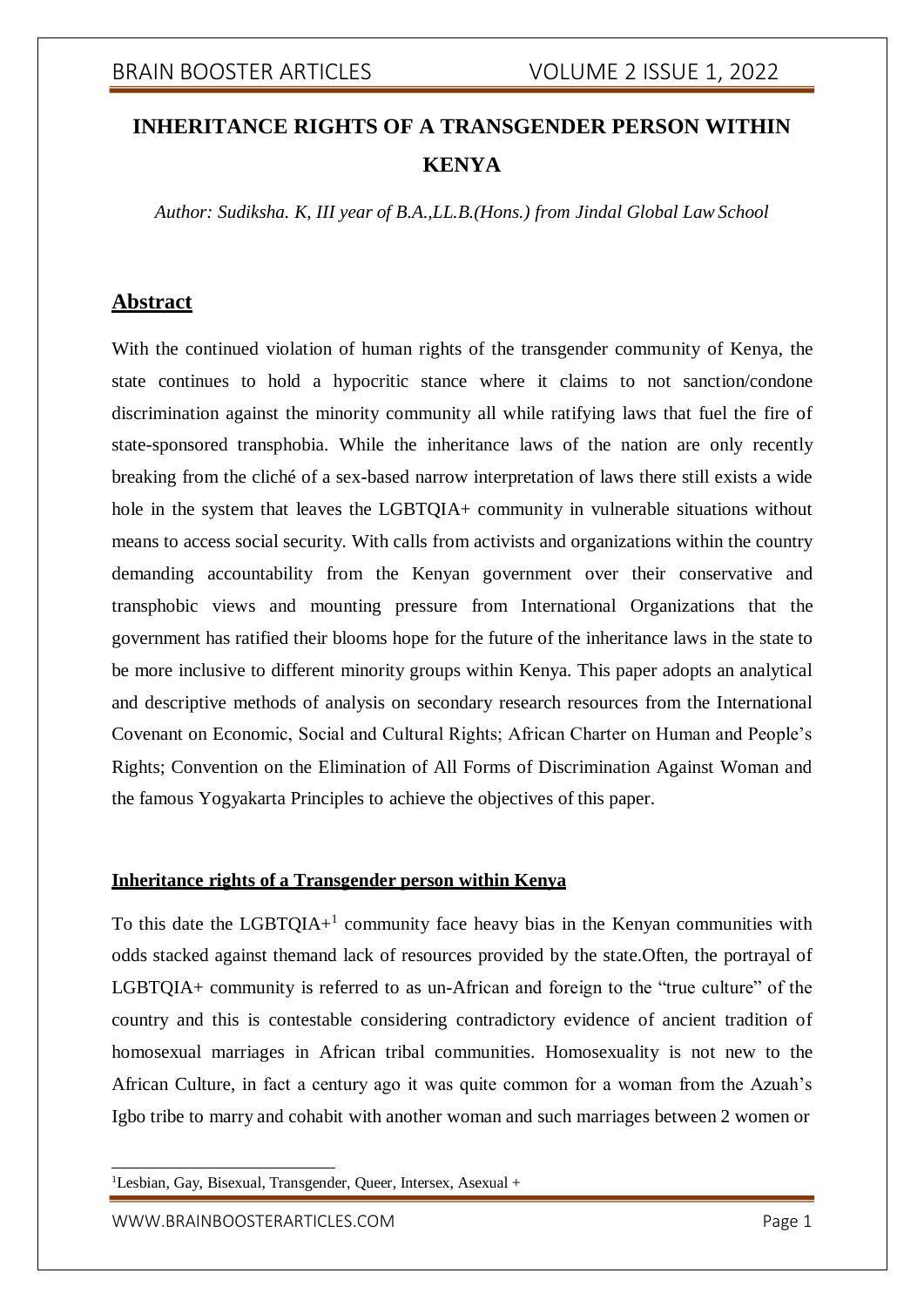men was witnessed and documented across 30 African Tribes<sup>2</sup>. The criminalization of same sex relationships was inherited in countries like Kenya, Ghana, Nigeria through colonialimposed homophobia and the laws thereafter drafted against the community still holds colonial undertones. Based on the argument of homosexuality being un-African Yash Pal Ghai and Jill Cottrell Ghai in a Nairobi daily newspaper made an interesting argument "The idea of homosexuality is not African has no basis… what is un-African is the very law against same sex relations<sup>3</sup>." Through this research paper I would like to point out the contradictory stances taken by the state in regard to the inheritance laws of transgender individuals and the future of these laws in midst of dynamic changes by LGBTQIA+ Activists.

### **Methodology**

This paper adopts an analytical and descriptive methods of analysis on secondary research resources to achieve the objective of the paper and to arrive at a close accurate formulated opinion of the hypothesis.

### **Transgender Rights within the Realm of LGBTQIA+ Rights in Kenya**

Kenya as a country to remain progressive and ensure realization of economic and social rights of the women, youth, ethnic/sexual minorities has ratified many important human rights treaties such as International Covenant on Economic, Social and Cultural Rights [ICESCR], African Charter on Human and People's Rights, Convention on the Elimination of All Forms of Discrimination Against Woman [CEDAW] and other important treaties. Despite such efforts by the state there exists rampant injustices and atrocities committed against the LGBTQIA+ community along with negligible resource allocation for the community to ensure their safety and security. The country's contradictory stance is quite clear by the ignorance displayed by the state's lawmakers; In an interview with CNN, President Uhuru Kenyatta had stated that "the rights of the LGBTQIA+ community was a non-issue for the country, and it was not an essential human right as it was not in line with the 'cultural beliefs

<sup>&</sup>lt;sup>2</sup>Jacob Kushner, *The British Empire's Homophobia Lives on in Former Colonies*, The Atlantic, May 05, 2019, https:/[/www.theatlantic.com/international/archive/2019/05/kenya-supreme-court-lgbtq/590014/](http://www.theatlantic.com/international/archive/2019/05/kenya-supreme-court-lgbtq/590014/) 3 *Id.*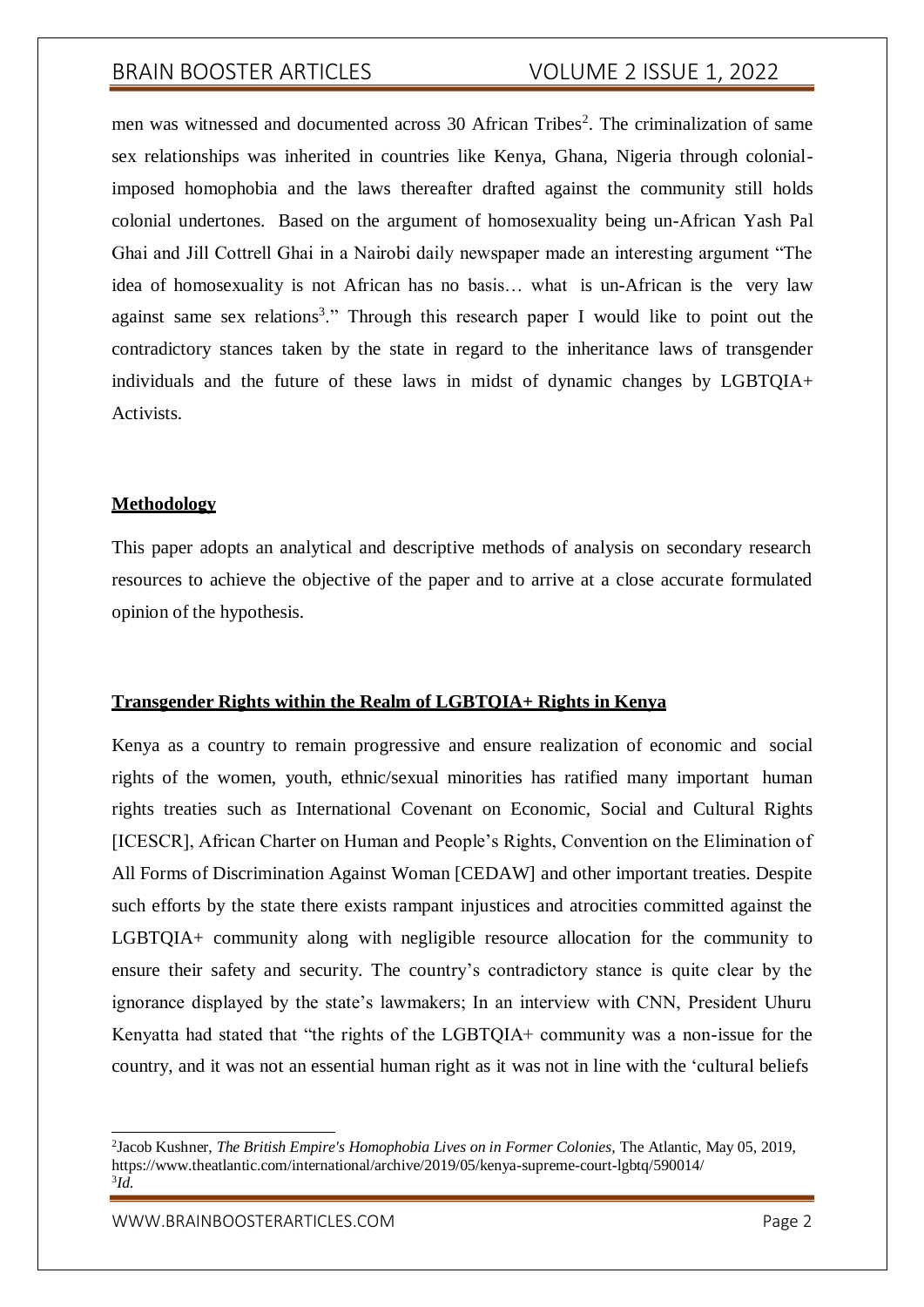of the state<sup>4</sup>." According to the National Gay and Lesbian Human Rights Commission it has documented over 1500 cases of violence meted out against the LGBTQIA+ community with over 40% of locals agreeing that LGBTQIA+ are 'crimes' and thus justifying the rationale behind the denial from accessing premises, disownment, disinheritance, evictions and forced relocations<sup>5</sup>.

In 2018 during the Kakuma Refugee camp's first Pride event they witnessed around 600 threatening messages towards transgender individualsto the extent of sustaining physical violence<sup>6</sup>. A 2019 report by the Arcus Foundation on the violence perpetrated against the LGBTQIA+ Communities in Kenya and other countries has highlighted that Trans, intersex and gender diverse individuals still face difficulties in accessing documentation, legal status and healthcare benefits from the state and this can translate to difficulties in attaining basic social security measures such as, access to property, inheritance and so on<sup>7</sup>.Revolutionary trans female activist Audrey Mbugua has also come out to speak against the invisibilisation of transgender people and public humiliation, violence, that is often justified by the "conservative majority" of the country<sup>8</sup>. Disinheritance, disownment, and violence meted out is often by their family members and partners. Besides,the country also considers that inheritance related matters should and are exceptions to sex-based non-discrimination laws, stacking the odds against them higher. Despite efforts to allow for legal name change there has not been any active measure by the government to allow for legal recognition of trans people.

While transgender individuals face a plethora of challenges that threaten their survival, there is as discussed above an urgent need in Kenya to allow for legal recognition of a third gender.As a first step towards realization of their basic Human Rights, Kenya's right based Constitution consists of articles like 27 (4) which provide for protection from discrimination by the state through affirmative measures and legislations but has ultimately failed to be practically applied to the same government/legal system<sup>9</sup>. In pursuance of these basic rights

<sup>4</sup>United Kingdom: Home Office, *Country Policy and Information Note- Kenya: Sexual orientation and gender identity,* March 13, 2017, v 2.0e, https:/[/www.refworld.org/docid/58d3c7554.html](http://www.refworld.org/docid/58d3c7554.html)

<sup>5</sup>2, UPR CYCLE SHADOW REPORT ON SEXUAL & GENDER MINORITIES IN KENYA, 4 (2017) <sup>6</sup>United Kingdom: Home Office, *supra* note 4.

<sup>7</sup> Arcus Foundation, *Data Collection and Reporting on Violence Perpetrated Against LGBTQI Persons in Botswana, Kenya, Malawi, South Africa and Uganda,* January 2019, https:/[/www.arcusfoundation.org/wp](http://www.arcusfoundation.org/wp-)content/uploads/2020/04/Iranti-Violence-Against-LGBTQI-Persons-in-Botswana-Kenya-Malawi-South-Africa-Uganda.pdf.

<sup>8</sup>Katy Migiro, *Kenya's Transgender warrior: from suicide bid to celebrity.* THOMAS REUTERS FOUNDATION NEWS, April 8, 2015, https://news.trust.org/item/20150408000144-v8dqs/ <sup>9</sup>CONSTITUTION art. 27 (2010) (Kenya)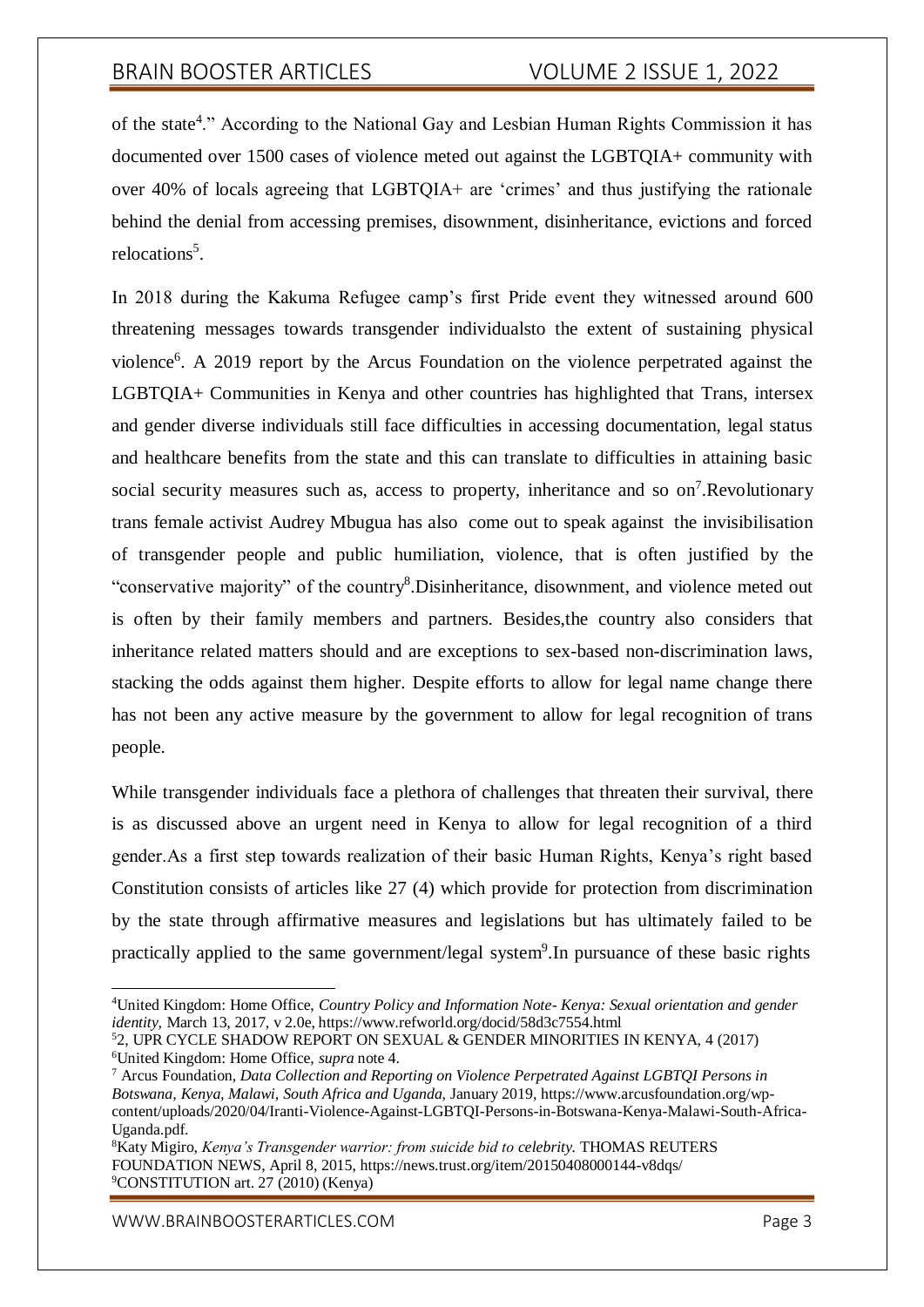G-Kenya Trust along with a panel of LGBTI activists have published "My way, Your way, or the Right Way?" which took inspiration from the famous Yogyakarta Principles to put forward a resource for any person or community service who struggles to access equal rights. One of the many rights proposed was the Right to social security and to other Social Protection measures such as inheritance, property ownership and so  $\text{on}^{10}$ .

#### **Inheritance Laws in Kenya and their history**

The history of inheritance laws of the country was dominated by numerous socio-cultural groups such as the African Wills Act, Hindu Succession Act, Indian Succession Act, Mohammaden Marriage and Divorce Act<sup>11</sup> before the introduction of a uniform Law of Succession which came into force on the first of July 1981. The inheritance laws during the colonial period were based on a combination of the prevalent customs of the Kenyan land and western/colonial laws such as the African Christian Marriage and divorce Ordinance which was applicable to all the Africans who chose to convert to Christianity. Overall, these lawsgave birth to a patriarchal system that largely discriminated against minority groups such the transgender community.

The succession laws remained in this similar fashion until the implementation of the Law of Succession Act, 1981 which was an attempt to unify the frazzled succession laws of the country into one umbrella law.In theory based on the Constitutional Article 27(4) there must be no discrimination based on an individual's sex, gender identity or other factors but unsurprisingly the Law of Succession Act is in direct violation of this on many counts<sup>12</sup>. Section 32 & 33 of the Law of Succession Act (2015) allowed for exclusion of certain districts from applying the intestacy rules thus allowing precedence of customs which were inherently patriarchal to take over<sup>13</sup>, apart from these Section 35 is also discriminatory to widows who remarried a life interest of the deceased estate whose application was not extended to widowers<sup>14</sup>. The laws of succession should be considered as a determinant of individual human rights as they are means of securing economic and social rights for oneself, by championing for the rights of the minority groups the Kenyan economy also seeks to

<sup>11</sup>P Kameri-Mbote, *The Law of Succession in Kenya*, IELRC, 1995[, http://www.ielrc.org/content/b9501.pdf](http://www.ielrc.org/content/b9501.pdf) <sup>12</sup>Kimiriny Doris Soyian, *Kenya's Laws of Succession And The Bill Of Rights Of The Kenya Constitution*

<sup>14</sup>Law of Succession Act (2015) Cap. 160  $\S 35$  (Kenya)

<sup>&</sup>lt;sup>10</sup>G-KENYA TRUST, MY WAY YOUR WAY OR THE RIGHT WAY? 13 (2010).

*<sup>(2010):</sup> A Study In Legal Reform,* STRATHMORE UNIVERSITY LAW SCHOOL, Feb 2017, at 10, 11. <sup>13</sup>*Id.*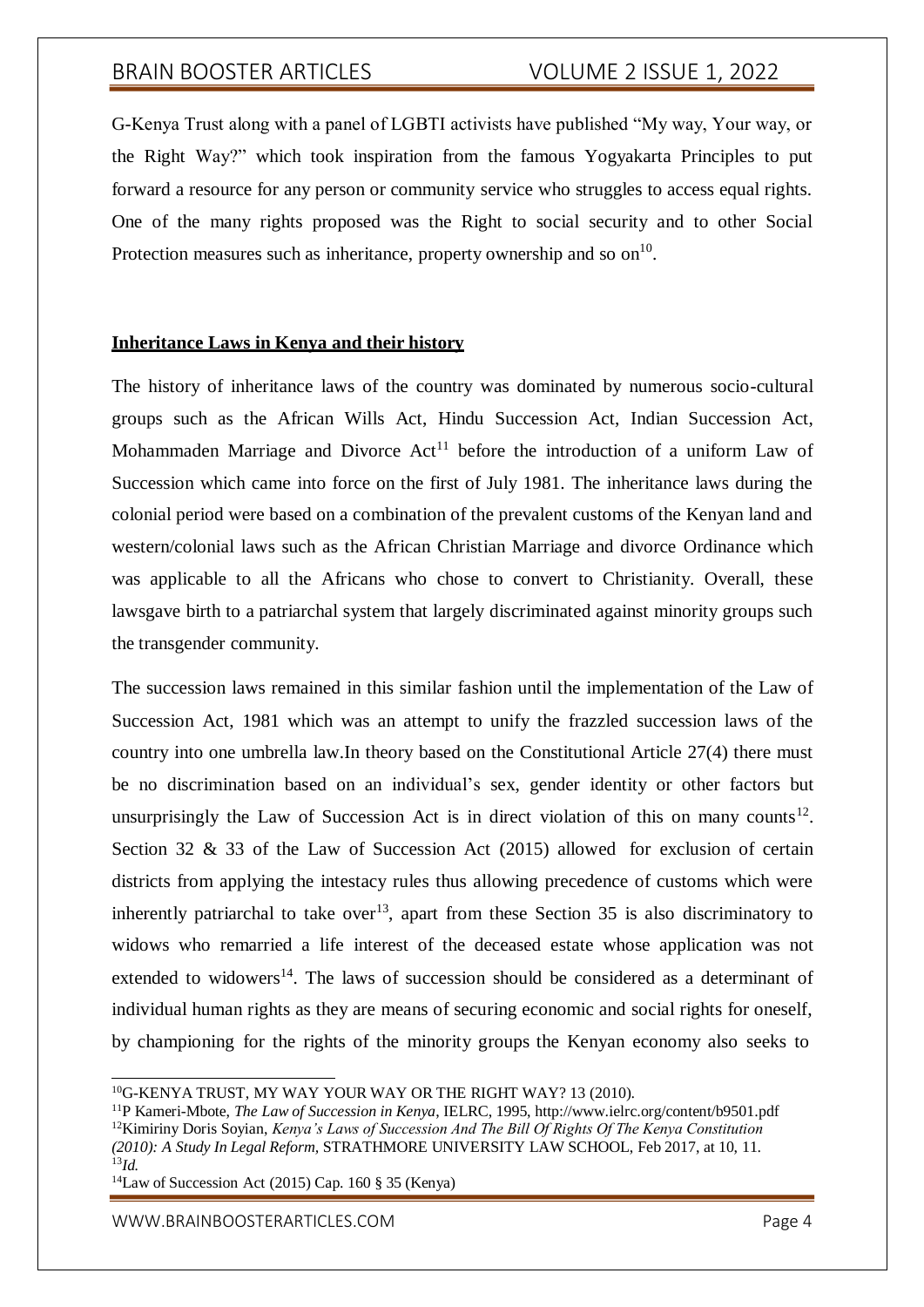benefit from the same. One can draw on the understanding that when individuals who are considered to be in the lowest rungs of social and economic hierarchy while experiencing multiple facets of disadvantage (here the transgender of the country who face economic and sexual discrimination) are uplifted and supported by the state it stands to create a domino effect that everyone above them would also be uplifted.

#### **The Future of Inheritance Laws in the state**

As pointed out in the previous paragraphs the sex based narrow interpretation of succession laws in the state has forced for transgender individuals to choose between male or female genders in order to avail any rights. Furthermore, the glaring disadvantages present in the law of succession for these two genders is something that can be explored in greater depth to bring out various inconsistencies in the system. While Kenya maintains an image of a dualistic state which aims to incorporate international law into its own state law and the states efforts to ratify different human rights treaties it has yet to incorporate these ideals into its laws and governance. While the laws of the land have attempted to make changes within its orthodox system through recognizing the need for legal name change for transgender individuals there is still many changes that need to be embraced for the laws to actually help the community.

The lack of measures taken up by the Kenyan government despite having a "progressive constitution" with a comprehensive Bill of Rights that focuses on the realization of economic and social rights of women, minorities and so forth brings out the deep-rooted biases and hate unfairly held against the community that forces them to give up on the enjoyment of basic human rights<sup>15</sup>. The '*Linkages Kenya Gender Analysis report'* has stated that transgender individuals have to face medical and societal barriers that continue a cycle of risk that leaves the community vulnerable to prejudice, poor mental health and extreme violence<sup>16</sup>. The inefficiency of the misalignment between the Kenyan Penal Code and the Constitution are some of the present problems the community has to fight against. While the present laws in Kenya are lacking in many spheres there can be hope in the future of Kenya's law and

<sup>15</sup>Hisayo Katsui et al., *Reducing Inequalities: A Human Rights-Based Approach in Finland's Development Cooperation with Special Focus on Gender and Disability: A Case Study on Ethiopia and Kenya,* SSRN, 12, 70- 72 (2014) <sup>16</sup>*supra* note 5, at 5

[WWW.BRAINBOOSTERARTICLES.COM](http://www.brainboosterarticles.com/) Page 5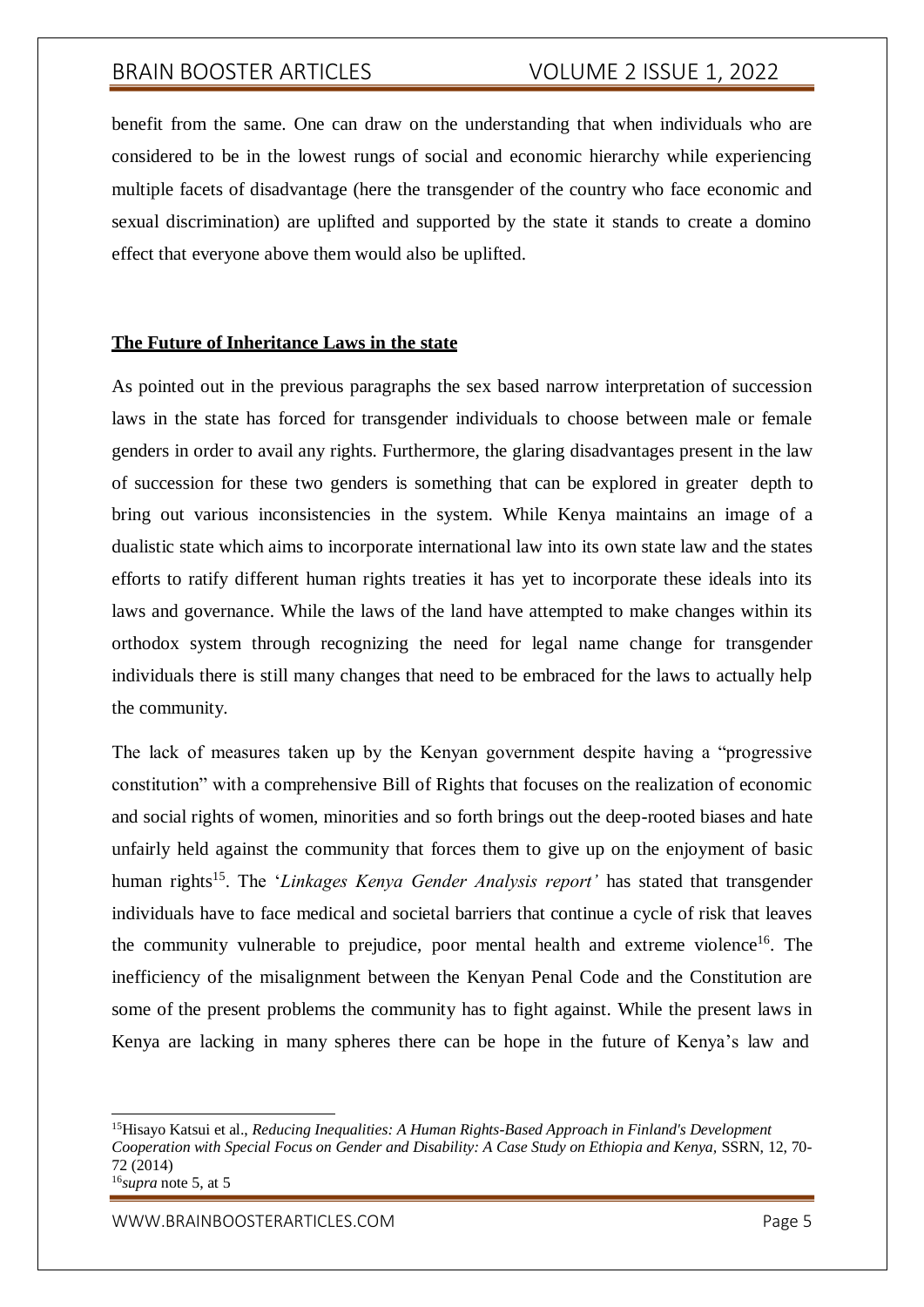governance through various measures that I would consider starting blocks for a more inclusive succession law.

Kenya as a member of CEDAW can incorporatethe provisions under Article 16 which guarantees equality of genders within the family, essentially petitions for states to enforce laws and regulations to implement policies that eliminate discrimination on a political, economic or social basis $^{17}$ , especially the Law of Succession Act which is in direct violation of this general framework presented by CEDAW. Another important international principle that the law of the land can incorporate within itself is the 'Yogyakarta Principles', whichstates in its third principle the importance of the right to recognition before the law and their right to enjoy legal capacity in all aspects of their lives<sup>18</sup>. The principle makes it clear that no individual shall be pressured to suppress, conceal or deny their sexual orientation or gender identity and through these measures' transgender individuals are ensured of their inheritance rights by enabling the state to take any and all necessary legislative administrative measures to fully respect their inheritance rights without any discrimination against them. Lawmakers from Kenya must adhere to these treaties and reform the archaic colonial laws in order to better suit the current times<sup>19</sup>.

Furthermore, the state must begin to take active measures to involved transgender individuals while drafting laws for their community in order to broaden the representations and make comprehensive laws that achieve equality and secure justice for the community. As mentioned before due to the dualistic state of Kenya and its efforts to ratify various treaties in respect to human rights such as CEDAW, African Charter on Human and People's Rights and many other, there needs to be international accountability for any laws enforced that stand to be direct violationof these treaties. As the country's lawmakers adapt a culture of impunity there is an urgent need for international accountability through trial at the International Criminal Courts<sup>20</sup>. These measures are just the steppingstones in the long path of equality, the state must begin to recognize the need for equality for not only the betterment of the community but overall welfare of the state.

<sup>&</sup>lt;sup>17</sup>n.a, List of Issues Relating to the Violence and Discrimination against Lesbian, Bisexual, Transgender, Intersex and Queer Women in Kenya 4 (n.d).

<sup>&</sup>lt;sup>18</sup>THE YOGYAKARTA PRINCIPLES -Principles on the application of international human rights law in relation to sexual orientation and gender identity, (2017)

https://data.unaids.org/pub/manual/2007/070517\_yogyakarta\_principles\_en.pdf  $^{19}$ Id.

<sup>20</sup>Hisayo Katsui et al., *supra* note 13, at 7.